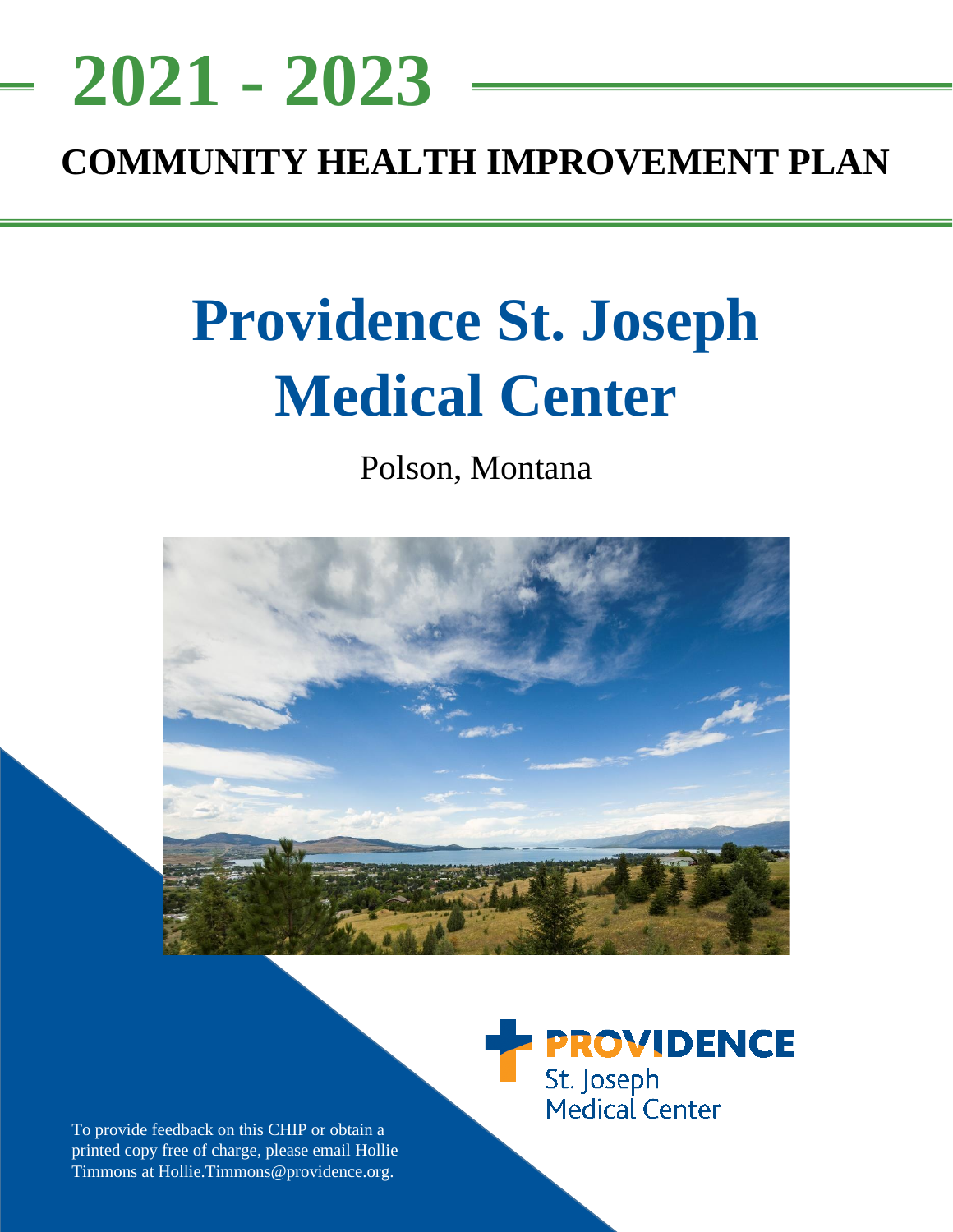# CONTENTS

| Providence St. Joseph Medical Center Community Health Improvement Plan Priorities 4    |
|----------------------------------------------------------------------------------------|
|                                                                                        |
|                                                                                        |
|                                                                                        |
|                                                                                        |
|                                                                                        |
|                                                                                        |
|                                                                                        |
|                                                                                        |
|                                                                                        |
|                                                                                        |
|                                                                                        |
|                                                                                        |
|                                                                                        |
|                                                                                        |
|                                                                                        |
| Addressing the Needs of the Community: 2021-2023 Key Community Benefit Initiatives and |
|                                                                                        |
|                                                                                        |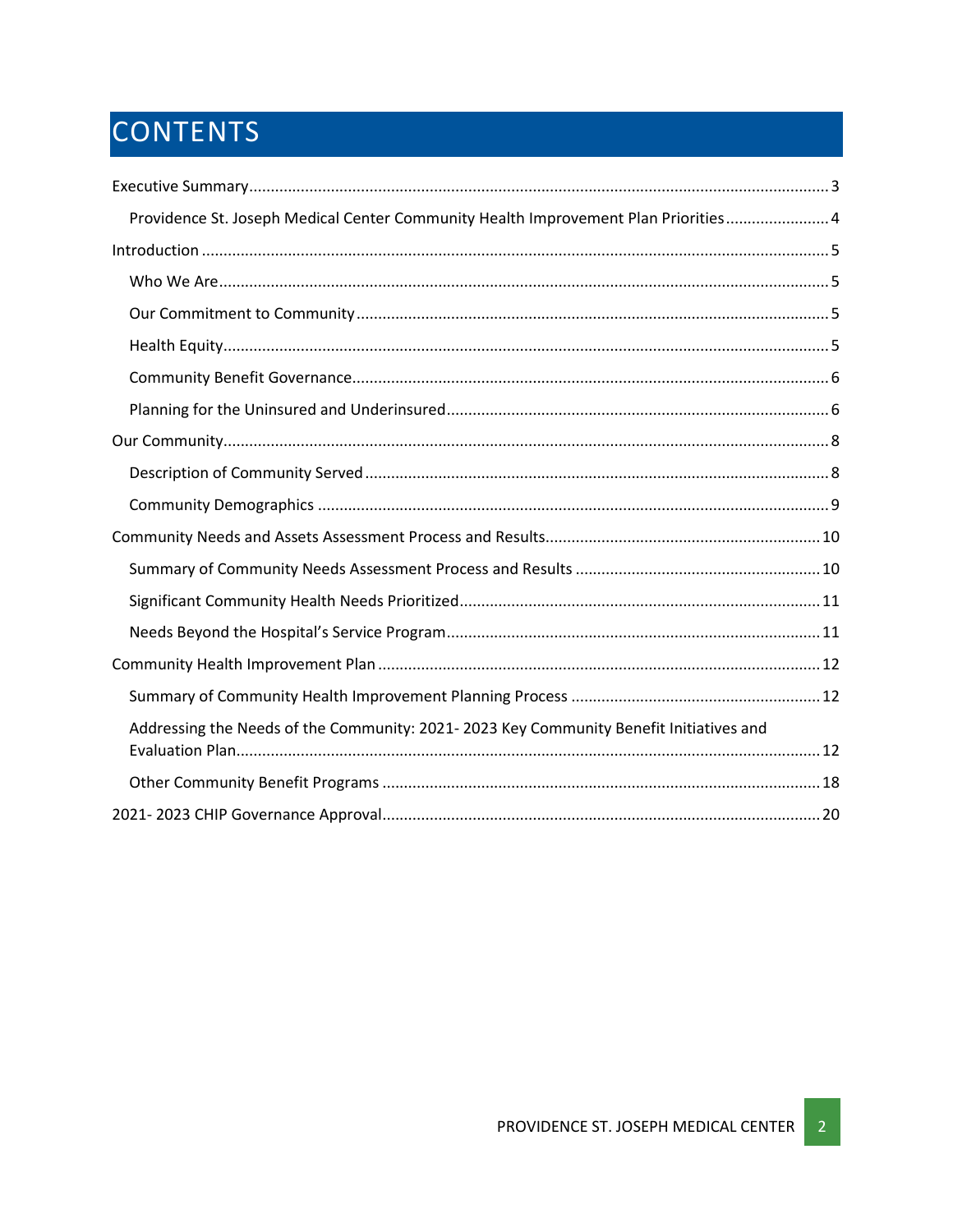# <span id="page-2-0"></span>EXECUTIVE SUMMARY

Providence Health & Services continues its Mission of service in Lake County Providence St. Joseph Medical Center. Providence St. Joseph Medical Center is a critical-access hospital with 22 licensed beds, founded in 1916 and located in Polson, Montana. The hospital's service area is much of Lake County, which includes a majority of the Flathead Indian Reservation and is the ancestral home of the Bitterroot, Salish, Kootenai and Pend d'Oreille tribes, organized as the Confederated Salish and Kootenai Tribes of the Flathead Nation. Lake County's 2019 population is 31,036.

Providence St. Joseph Medical Center, Providence St. Patrick Hospital, and Providence Medical Group together make up Providence Montana. The Providence Montana service area dedicates resources to improve the health and quality of life for the communities it serves, with special emphasis on the needs of marginalized populations. In 2020, Providence Montana provided \$26 million<sup>1</sup> in Community Benefit<sup>2</sup> in response to unmet needs and to improve the health and well-being of those we serve in western Montana, including \$4.8 million in free and low-cost care for people who are underinsured or uninsured.

The Community Health Needs Assessment (CHNA) is an opportunity for Providence St. Joseph Medical Center to engage the community every three years with the goal of better understanding community strengths and needs. The CHNA allows Providence Montana to target our investments to areas of greatest need, including to addressing health disparities by race, particularly in our American Indian communities. Racism has impacted the health of Montanans for decades, and the COVID-19 pandemic further emphasized this crisis as Providence observed higher infection rates and loss of life among people of color as compared to white Montanans.

The results of the CHNA guide and inform efforts to better address the needs of the community. Through a mixed-methods approach using quantitative and qualitative data, the CHNA process relied on several sources of information: state and national public health data, qualitative data from interviews with community stakeholders, primary data from a community survey, and hospital utilization data. We hope to continue to build relationships and gain insights from those who experience health disparities, particularly our American Indian population. A significant and exciting part of the CHIP is the creation of

 $1$ Data is consolidated based on unaudited financial reporting.

<sup>&</sup>lt;sup>2</sup>A community benefit is an initiative, program or activity that provides treatment or promotes health and healing as a response to identified community needs and meets at least one of the following community benefit objectives: a. Improves access to health services; b. Enhances public health; c. Advances increased general knowledge; and/or d. Relieves government burden to improve health. Note: Community benefit includes both services to the economically poor and broader community. To be reported as a community benefit initiative or program, community need must be demonstrated. Community need can be demonstrated through the following: 1) community health needs assessment developed by the ministry or in partnership with other community organizations; 2) documentation that demonstrates community need and/or a request from a public agency or community group was the basis for initiating or continuing the activity or program; 3) or the involvement of unrelated, collaborative tax-exempt or government organizations as partners in the community benefit initiative or program.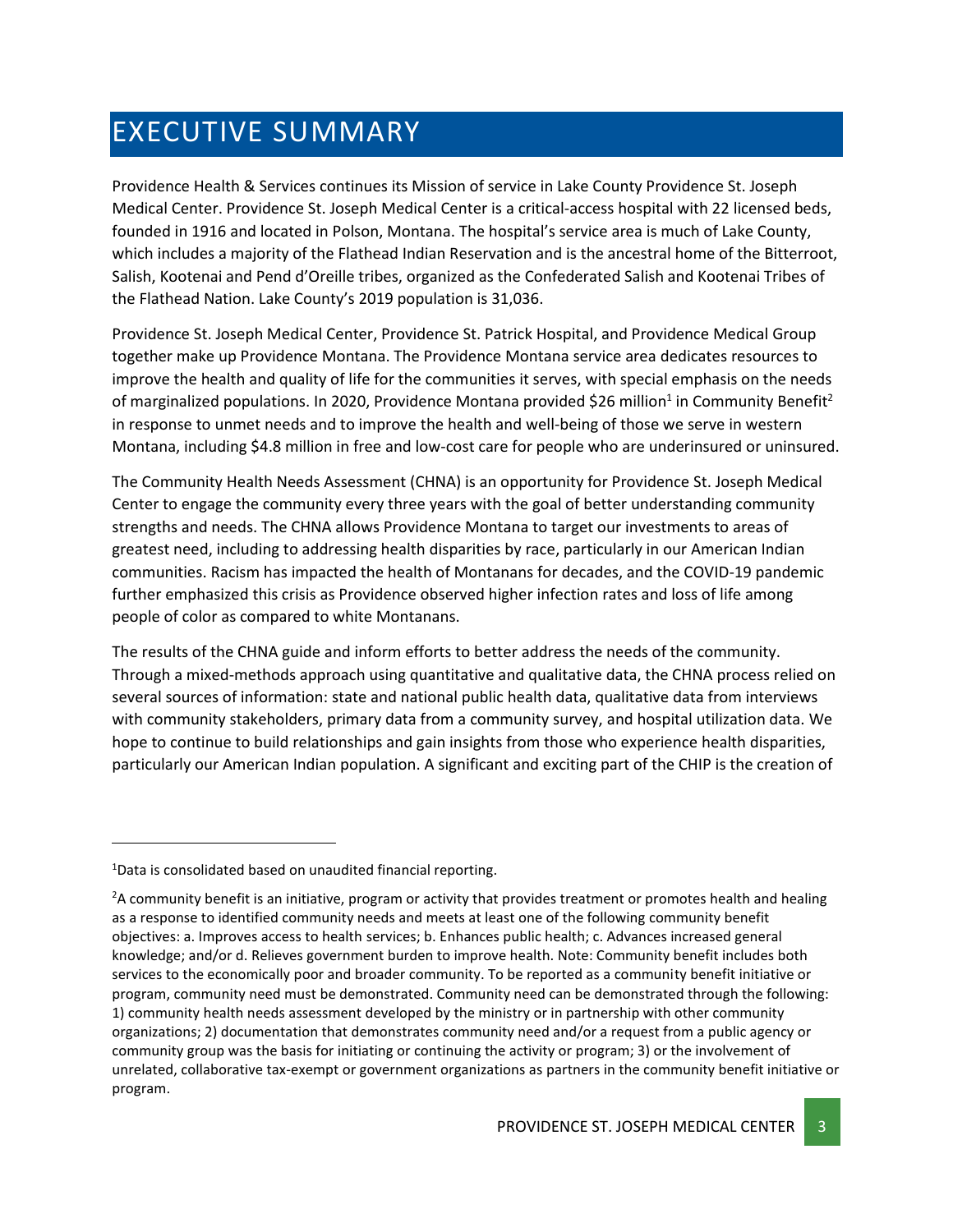new and better ways to reach and support this population, designed *by* and *for* communities most impacted by racism and poverty.

### <span id="page-3-0"></span>Providence St. Joseph Medical Center Community Health Improvement Plan Priorities

As a result of the findings of our [2020 CHNA](https://www.providence.org/about/annual-report/chna-and-chip-reports) and through a prioritization process aligned with our Mission, resources, and hospital strategic plan, Providence St. Joseph Medical Center will focus on the following areas for its 2021-2023 Community Benefit efforts:

### PRIORITY 1: ACCESS TO MENTAL HEALTH SERVICES

Access to mental health and behavioral health services, including for children and adolescents, regardless of payer source or ability to pay for services, as well as rapid access for people experiencing a mental health crisis.

### PRIORITY 2: ACCESS TO SUBSTANCE ABUSE DISORDER TREATMENT SERVICES

Access to both outpatient and inpatient alcohol and drug treatment and detox, regardless of payer source or ability to pay, as well as expanded treatment models, such as medication-assisted treatment and peer support programs.

### PRIORITY 3: SAFE AND AFFORDABLE HOUSING

Safe and affordable housing allows households to pay for other nondiscretionary expenses that are integral to good health, like healthy food, health care, and education.

Reducing health disparities requires service providers to learn from the populations impacted by racism and poverty. Conversations, human-centric designs, and innovative interventions will be part of the above focus areas, with an emphasis on American Indian voice and novel interventions.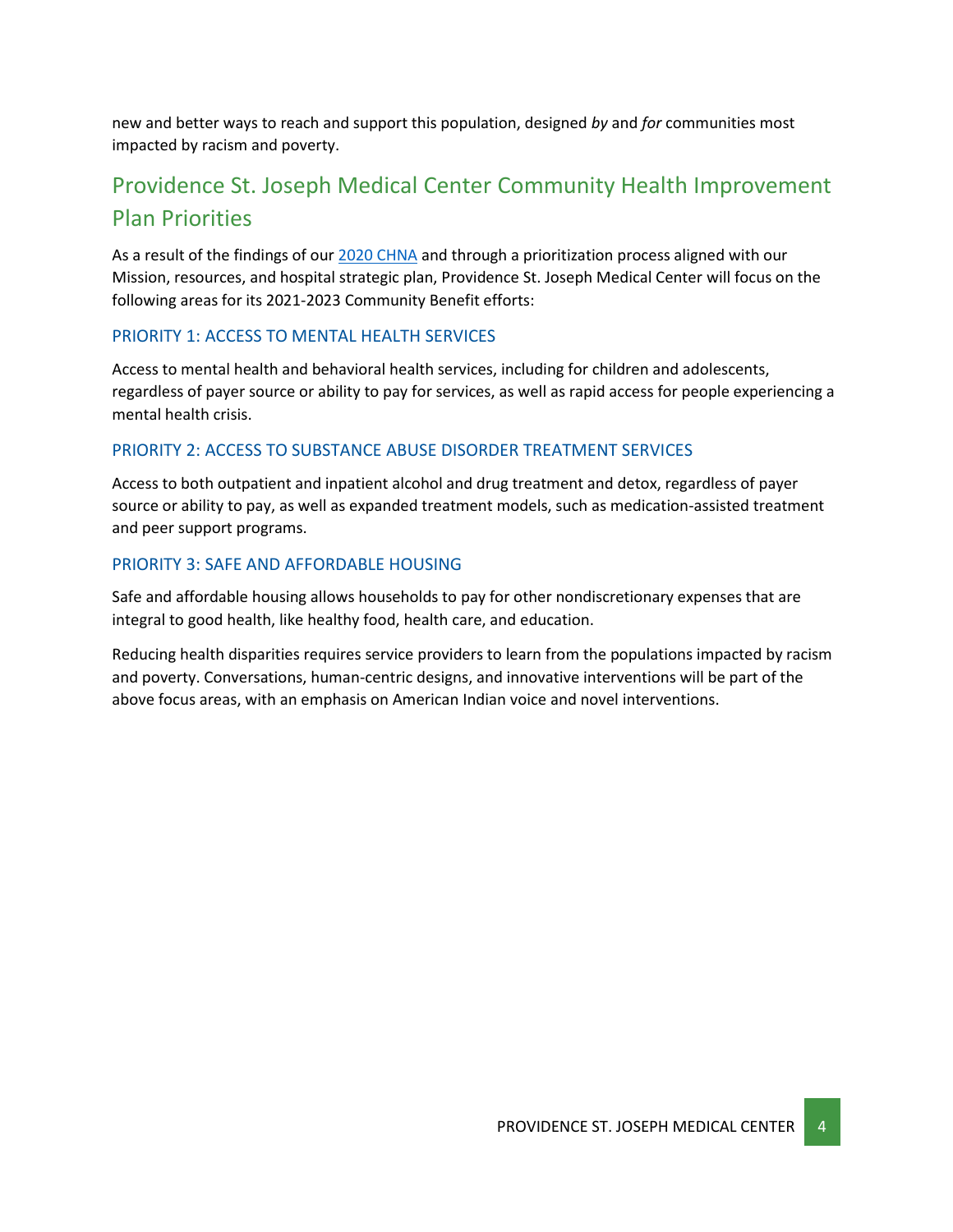# <span id="page-4-0"></span>INTRODUCTION

### <span id="page-4-1"></span>Who We Are

**Our Mission** As expressions of God's healing love, witnessed through the ministry of Jesus, we are steadfast in serving all, especially those who are poor and vulnerable. **Our Vision** Health for a Better World. **Our Values** Compassion — Dignity — Justice — Excellence — Integrity

Providence St. Joseph Medical Center is a critical access hospital founded in 1916 and located in Polson, Montana; the Sisters of Providence took responsibility of the hospital in 1990. It is one of eight critical access hospitals in the Montana service area and has 22 licensed beds. Providence St. Joseph Medical Center has a staff of more than 270. Major programs and services offered to the community include acute inpatient care, primary care, specialty clinics, outpatient diagnostics, surgical services, as well as an assisted living facility.

### <span id="page-4-2"></span>Our Commitment to Community

In 2020, Providence Montana provided \$26 million in Community Benefit in response to unmet needs and to improve the health and well-being of those we serve in western Montana, including \$4.8 million in free and low-cost care for people who are underinsured or uninsured. The Providence Montana service area includes Providence St. Joseph Medical Center, Providence St. Patrick Hospital in Missoula, and Providence Medical Group, including 11 outpatient primary care clinics and 14 specialty clinics throughout western Montana.

### <span id="page-4-3"></span>Health Equity

At Providence St. Joseph Health, we acknowledge that all people do not have equal opportunities and access to living their fullest, healthiest lives due to systems of oppression and inequities. We are committed to ensuring health equity for all by addressing the underlying causes of racial and economic inequities and health disparities. Our Vision is "Health for a Better World," and to achieve that we believe we must address not only the clinical care factors that determine a person's length and quality of life, but also the social and economic factors, the physical environment, and the health behaviors that all play an active role in determining health outcomes.

Through the literature and our community partners, we know that racism and discrimination have detrimental effects on community health and well-being. We recognize that racism and discrimination prevent equitable access to opportunities and the ability of all communities to thrive. We name racism as contributing to the inequitable access to all the determinants of health that help people live their best lives, such as safe housing, nutritious food, responsive health care, and more. The CHIP is an important process for identifying strategies for addressing these inequities within the communities we serve and building upon the strengths and assets identified in the CHNA.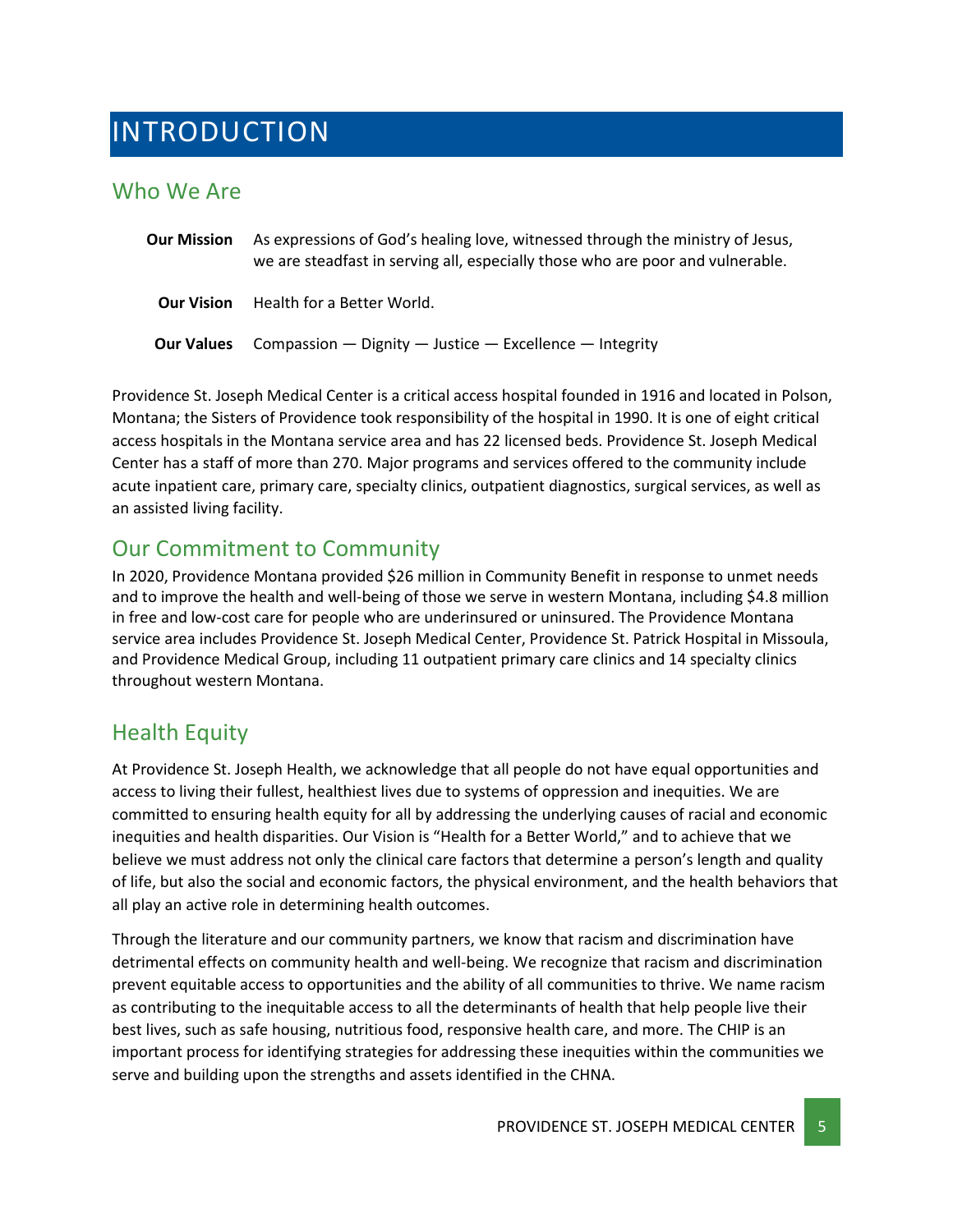To ensure that equity is foundational to our CHIP, we have developed an equity framework that outlines the most promising and innovative practices that each of our hospitals will implement when completing a CHIP. Learning from and design with those most affected by racial and economic injustice is central to this framework. These practices include, but are not limited to the following:

### *Figure 1. Framework for Centering Equity in the CHIP*



Address root causes of inequities by utilizing evidence-based and leading practices



Explicitly state goal of reducing health disparities and social inequities



Reflect our values of justice and dignity



Leverage community strengths by learning and designing together

### <span id="page-5-0"></span>Community Benefit Governance

Providence St. Joseph Medical Center further demonstrates organizational commitment to the community benefit process through the allocation of staff time, financial resources, participation and collaboration to address community identified needs. Providence St. Joseph Medical Center is responsible for ensuring compliance to the Federal 501(r) requirements.

Providence Montana has dedicated staff focused on community benefit throughout the year, as well as during the three-year CHNA and CHIP cycle. Community benefit staff worked with a committee that included members of Providence St. Joseph Medical Center Advisory Council to review the CHNA, prioritize needs to address in the CHIP, and to identify strategies to address those needs. The Advisory Council reviewed and approved the final CHIP document and is committed to regular review of the progress and challenges to the priorities and strategies.

### <span id="page-5-1"></span>Planning for the Uninsured and Underinsured

Our Mission is to provide quality care to all our patients, regardless of ability to pay. We believe that no one should delay seeking needed medical care because they lack health insurance. That is why Providence St. Joseph Medical Center has a Financial Assistance Program (FAP) that provides free or discounted services to eligible patients.

One way Providence St. Joseph Medical Center informs the public of FAP is by posting notices. Notices are posted in high volume inpatient and outpatient service areas. Notices are also posted at locations where a patient may pay their bill. Notices include contact information on how a patient can obtain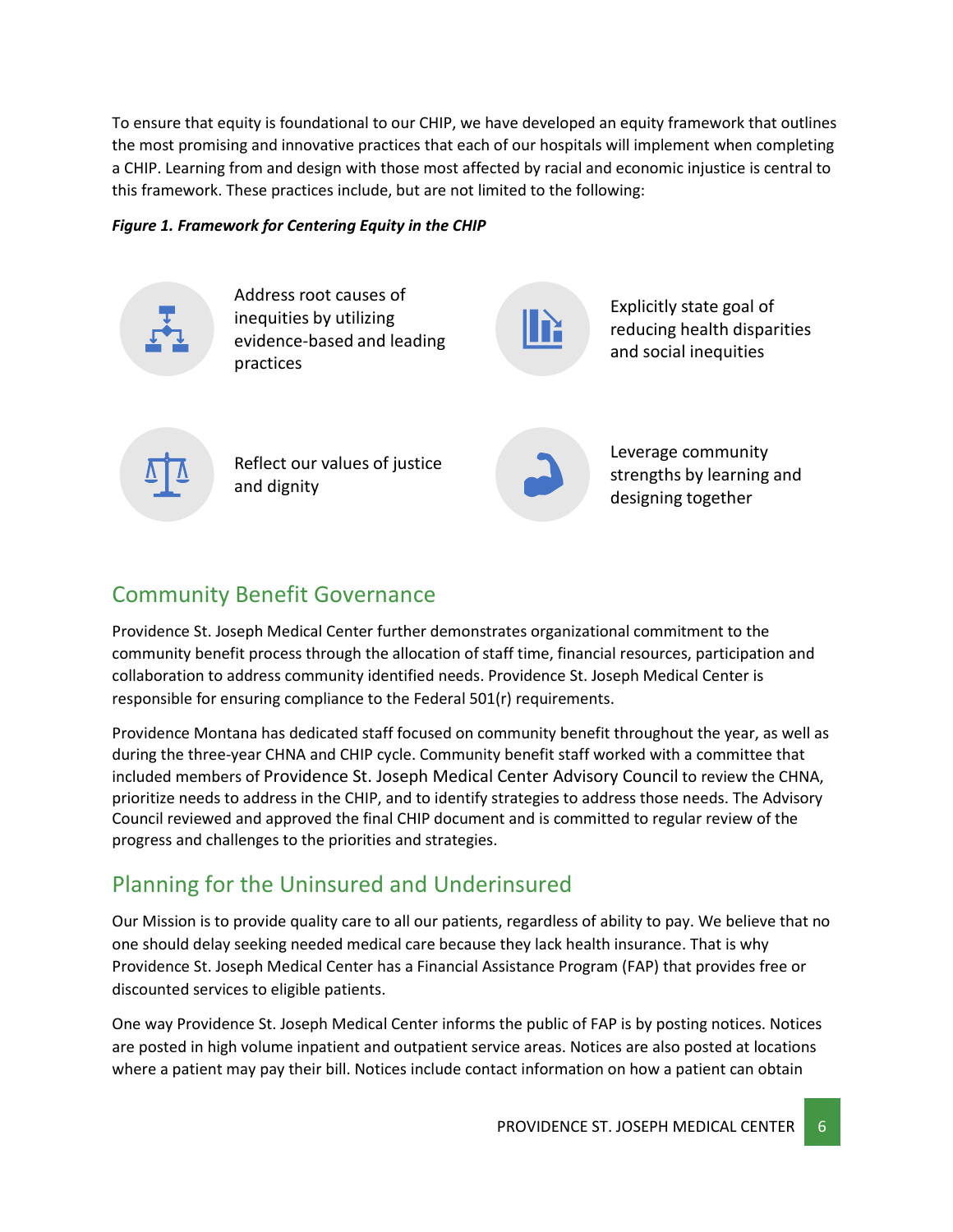more information on financial assistance as well as where to apply for assistance. These notices are posted in English and Spanish and any other languages that are representative of 5% or greater of patients in the hospital's service area. All patients who demonstrate lack of financial coverage by thirdparty insurers are offered an opportunity to complete the Patient Financial Assistance Application and are offered information, assistance, and referral as appropriate to government-sponsored programs for which they may be eligible. For information on our Financial Assistance Program click [here.](https://www.providence.org/obp/mt/financial-assistance-application)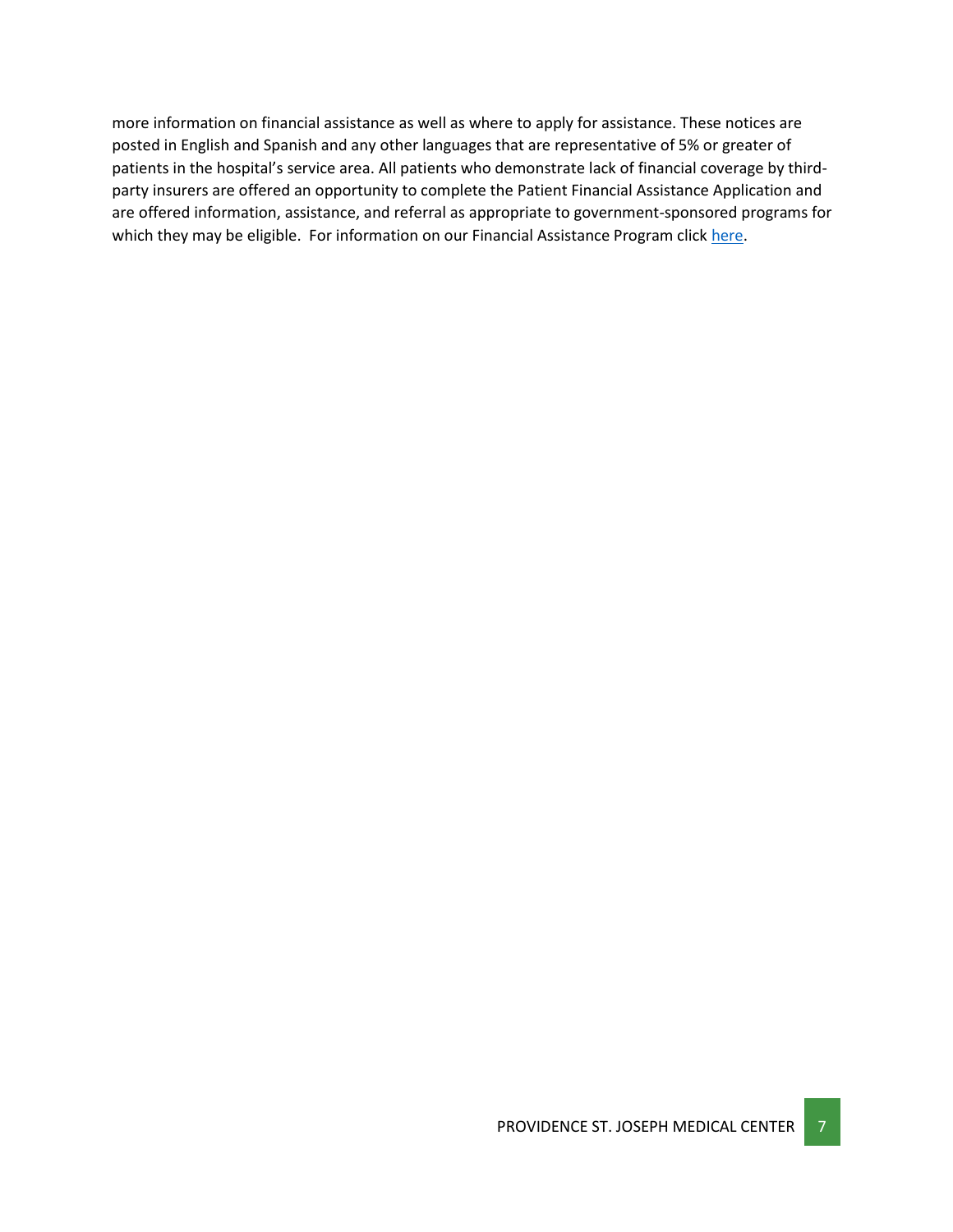# <span id="page-7-0"></span>OUR COMMUNITY

### <span id="page-7-1"></span>Description of Community Served

Providence St. Joseph Medical Center serves as a critical access hospital to Lake County and surrounding communities, including the Flathead Indian Reservation, which is the ancestral home of the Bitterroot, Salish, Kootenai and Pend d'Oreille tribes, organized as the Confederated Salish and Kootenai Tribes of the Flathead Nation. Lake County, as well as the immediate surrounding area, is rural. Flathead County (to the north and northeast) and Missoula County (to the south and southeast) include the cities of Kalispell and Missoula, respectively, which each have larger hospitals. Sanders County, to the west, is rural, and is home to another critical access hospital.



### *Figure 2. Providence St. Joseph Medical Center Total Service Area*

Of the 31,036 permanent residents of Lake County in 2019, roughly 74% live in the "high need" area, defined by lower life expectancy at birth, lower high school graduation rates, and more households at or below 200% FPL compared to census tracts across the county. For reference, in 2020, 200% FPL represents an annual household income of \$52,400 or less for a family of four. These households are more likely to regularly make spending tradeoffs regarding utilities, rent, groceries, medicine, and other basic needs.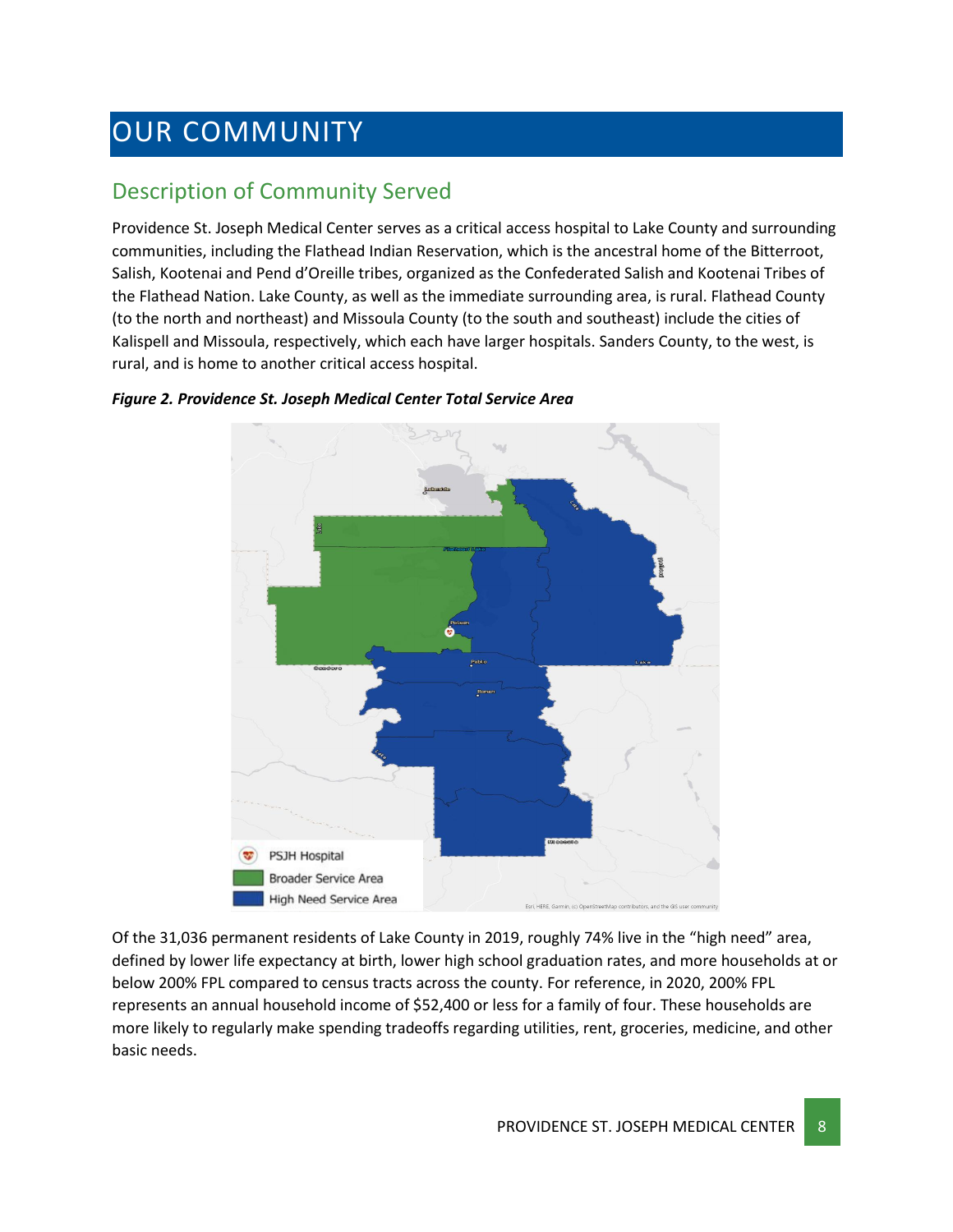### <span id="page-8-0"></span>Community Demographics

### POPULATION AND AGE DEMOGRAPHICS

For the most part, the age distribution is roughly proportional across Lake County geographies, with those aged between under the age of 34 slightly more likely to live in a high need area. Those aged 65- 84 are less likely to live in a high need area compared to the broader service area.

The male-to-female ratio is approximately equal across geographies.

### POPULATION BY RACE AND ETHNICITY

Of the Lake County area, over 65% of residents are white, with over 25% identifying as American Indian and over 7% identifying as two or more races. The American Indian population is more likely to live in a high need area, as well as people identifying as two or more races. The Hispanic population is also more likely to live in a high need service area. White people are less likely to live in a high need area.

### SOCIOECONOMIC INDICATORS

### *Table 1. Income Indicators for Lake County Service Area*

| Indicator                                                                                                                                                            | <b>Broader Service</b><br>Area | <b>High Need</b><br><b>Service Area</b> | <b>Lake County</b> |
|----------------------------------------------------------------------------------------------------------------------------------------------------------------------|--------------------------------|-----------------------------------------|--------------------|
| <b>Median Income</b><br>Data Source: American Community Survey<br>Year: 2019                                                                                         | \$51,681                       | \$45,735                                | \$47,594           |
| <b>Percent of Renter Households with</b><br><b>Severe Housing Cost Burden</b><br>Data Source: American Community Survey<br>Year: Estimates based on 2013 - 2017 data | 9.91%                          | 15.55%                                  | 14.20%             |

The median income in the high need service area is slightly lower than Lake County overall, with the high need service area being almost \$2,000 lower. There difference in median income between the broader service area and the high need service area is slightly greater, with the high need service area being almost \$6,000 lower.

**Full demographic and socioeconomic information for the service area can be found in the [2020 CHNA](https://www.providence.org/about/annual-report/chna-and-chip-reports) for Providence St. Joseph Medical Center.**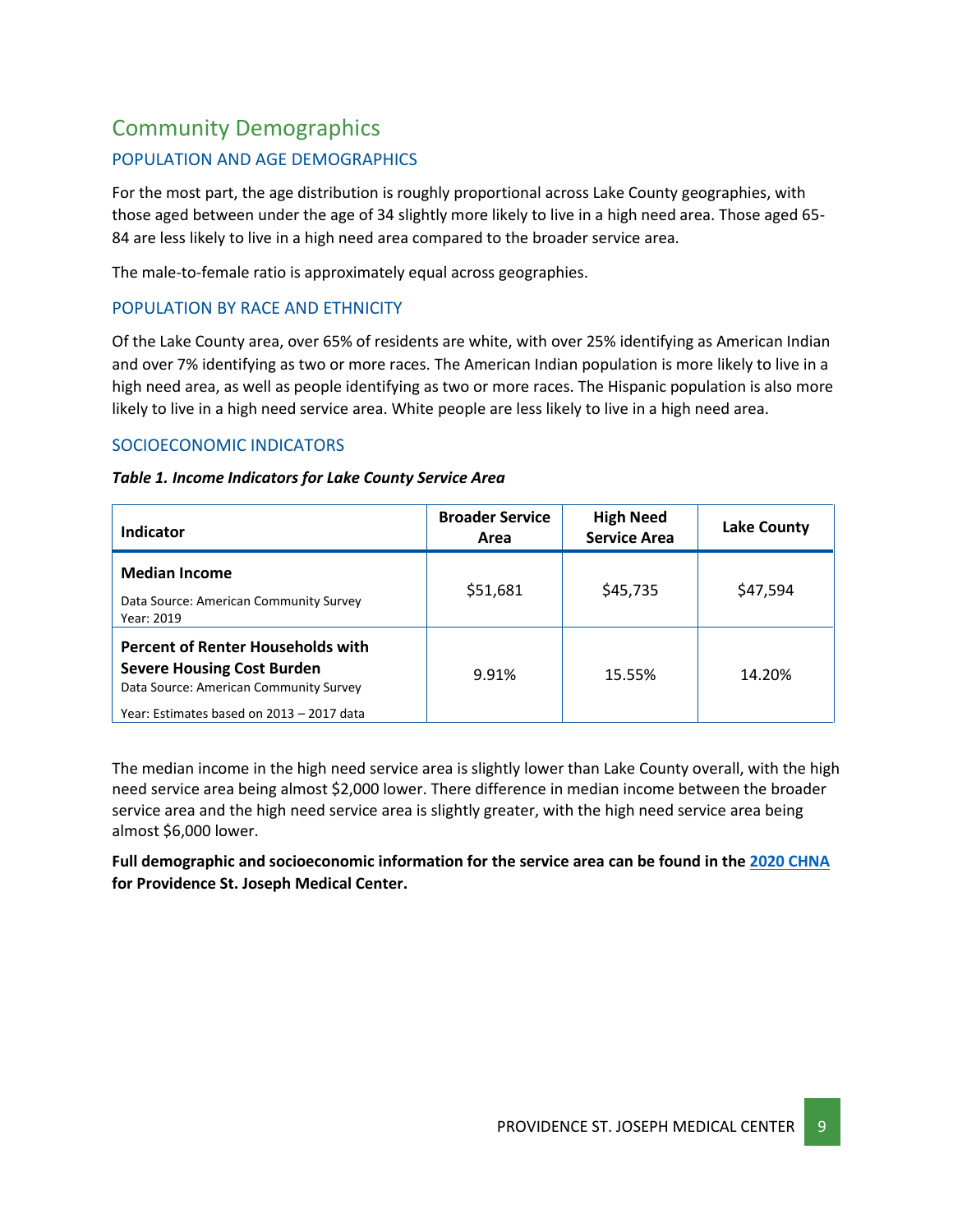# <span id="page-9-0"></span>COMMUNITY NEEDS AND ASSETS ASSESSMENT PROCESS AND RESULTS

### <span id="page-9-1"></span>Summary of Community Needs Assessment Process and Results

Through a mixed-methods approach using quantitative and qualitative data, the CHNA process used several sources of information to identify community needs. Across Lake County, information collected includes public health data regarding health behaviors, hospital utilization data, input from key community stakeholders, and surveys of target neighborhoods.

### QUANTITATIVE DATA

### *Public Health Data*

Quantitative data used to identify community needs included community data from County Health Rankings and Esri data and mapping.

### *Hospital Utilization Data*

Hospital utilization data used to identify community needs included avoidable emergency department visits and avoidable hospitalizations. Hospital utilization data for July 2019 – June 2020 was used for the 2020 CHNA.

A summary of quantitative data can be found starting on page 36 of th[e 2020 CHNA](https://www.providence.org/about/annual-report/chna-and-chip-reports) for Providence St. Joseph Medical Center.

### QUALITATIVE DATA

#### *Stakeholder Interviews*

Stakeholders were selected based on their knowledge of the community and engagement in work that directly serves people who have low incomes, have chronic conditions, and/or are medically underserved. Providence St. Joseph Medical Center aimed to engage stakeholders from social service agencies, health care, education, housing, and government, among others, to ensure a wide range of perspectives. Included in the interviews was a representative from the Lake County Public Health.

### *Surveys of Households in Target Neighborhoods*

In July 2020, invited targeted households to complete an online survey. The postcards were mailed to households with median income of \$35k or less in zip codes 59821, 59860, 59864, and 59865. The survey link was also shared by Providence staff and partner organizations in the community. The survey was open from July 8 – July 26.

A summary of qualitative data can be found starting on page 50 of the [2020 CHNA](https://www.providence.org/about/annual-report/chna-and-chip-reports) for Providence St. Joseph Medical Center.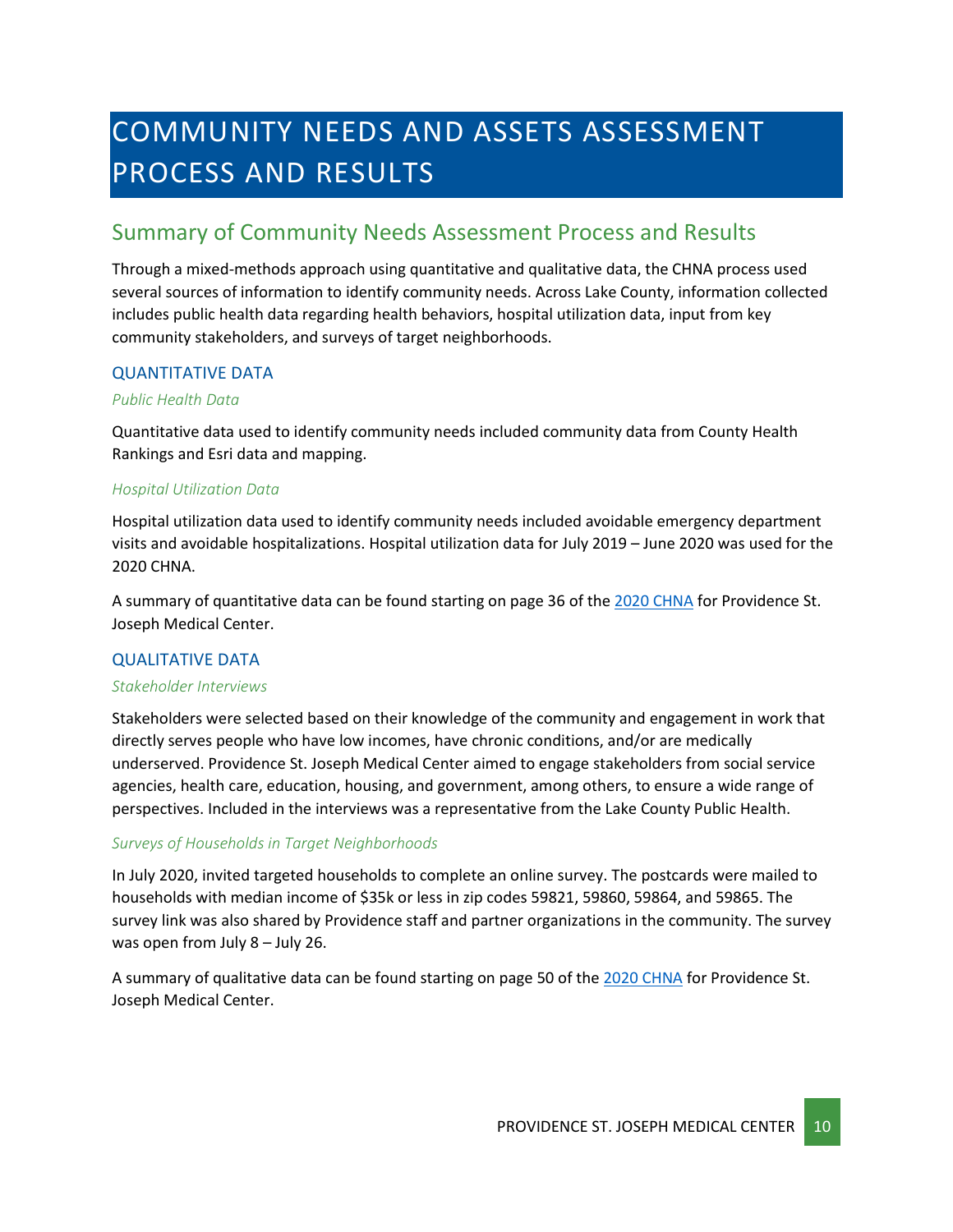### IMPACTS OF COVID-19

The 2020 Community Health Needs Assessment and 2021 Community Health Improvement Plan processes were disrupted by the SARS-COV-2 virus and COVID-19, which has impacted all of our communities. While our communities have focused on crisis response, it has required concentration of resources and reduced community engagement, which impacted survey fielding and community listening sessions. Additionally, the impacts of COVID-19 are likely to affect community health and wellbeing beyond what is currently captured in secondary and publicly available data. We have made efforts to engage the community as directly as possible in prioritizing needs and will continue to engage with our partners on an ongoing basis to ensure we are addressing those needs.

### <span id="page-10-0"></span>Significant Community Health Needs Prioritized

As Providence, we understand there are clear disparities, including racial, across these prioritized areas that we will be diligent in addressing as we seek and implement solutions.

The list below summarizes the rank ordered significant health needs identified through the 2020 Community Health Needs Assessment process:

### PRIORITY 1: ACCESS TO MENTAL HEALTH SERVICES

Access to mental health and behavioral health services, including for children and adolescents, regardless of payer source or ability to pay for services, as well as rapid access for people experiencing a mental health crisis.

### PRIORITY 2: ACCESS TO SUBSTANCE ABUSE DISORDER TREATMENT SERVICES

Access to both outpatient and inpatient alcohol and drug treatment and detox, regardless of payer source or ability to pay, as well as expanded treatment models, such as medication-assisted treatment and peer support programs.

### PRIORITY 3: SAFE AND AFFORDABLE HOUSING

Safe and affordable housing allows households to pay for other nondiscretionary expenses that are integral to good health, like healthy food, health care, and education.

### <span id="page-10-1"></span>Needs Beyond the Hospital's Service Program

No hospital facility can address all of the health needs present in its community. We are committed to collaborating with partner organizations in the community to address the needs identified in our CHNA, with full acknowledgment that these needs are among the most challenging to address in any community, and require long-term focus and investment from all levels of community stakeholders.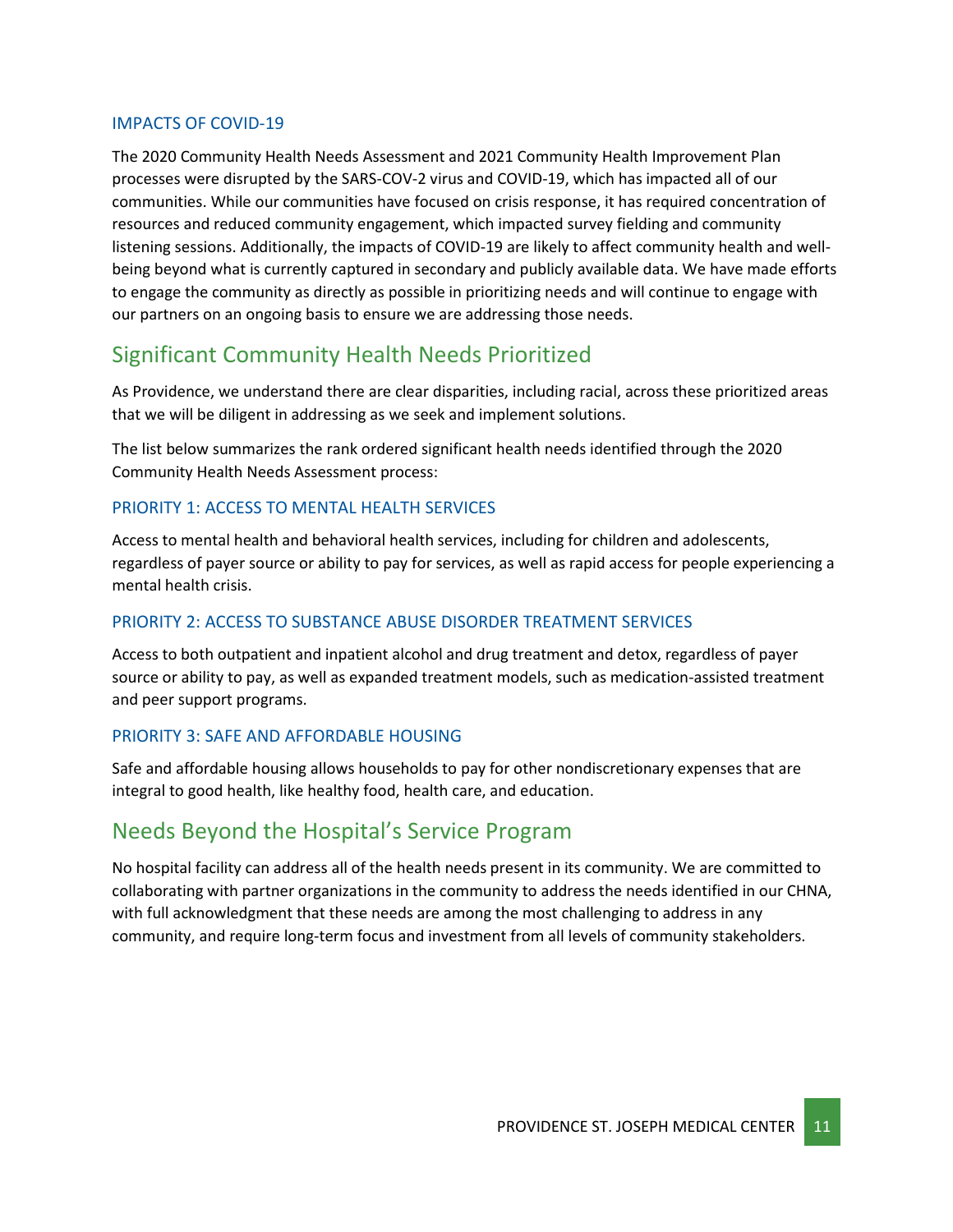# <span id="page-11-0"></span>COMMUNITY HEALTH IMPROVEMENT PLAN

### <span id="page-11-1"></span>Summary of Community Health Improvement Planning Process

The Advisory Council for Providence St. Medical Center met in February 2021 to review the final CHNA document and to prioritize needs to address in the CHIP. Following prioritization, the Community Mission Board discussed current strategies to address ongoing community needs and how those strategies can be carried forward in the 2021-2023 CHIP.

In March and April 2021, a work group continued develop the draft of the CHIP, with the full Advisory Council receiving the draft for review in April. April 28, 2021, the full Providence St. Joseph Medical Center Advisory Council met again to review and approve the final CHIP.

The 2021-2023 Community Health Improvement Plan (CHIP) process was impacted by the SARS-CoV-2 virus and COVID-19, which has impacted all of our communities. While we have focused on crisis response, it has required a significant re-direction of resources and reduced community engagement in the CHIP process.

This CHIP is currently designed to address the needs identified and prioritized through the 2020 CHNA, though COVID-19 will have substantial impacts on our community needs. These impacts are likely to exacerbate some of the needs identified, and cause others to rise in level of priority. While this is a dynamic situation, we recognize the greatest needs of our community will change in the coming months, and it is important that we adapt our efforts to respond accordingly. We are committed to supporting, strengthening, and serving our community in ways that align with our Mission, engage our expertise, and leverage our Community Benefit dollars in the most impactful ways. Serving communities, specifically people of color, requires an authentic "doing with" approach.

Providence St. Joseph Medical Center anticipates that implementation strategies may change and therefore, a flexible approach is best suited for the development of its response to the CHNA. For example, certain community health needs may become more pronounced and require changes to the initiatives identified by Providence St. Joseph Medical Center in the enclosed CHIP.

### <span id="page-11-2"></span>Addressing the Needs of the Community: 2021- 2023 Key Community Benefit Initiatives and Evaluation Plan

### COMMUNITY NEED ADDRESSED #1: ACCESS TO MENTAL HEALTH SERVICES

### *Population Served*

People in need of mental health therapy or counseling; people experiencing mental health crisis; people whose mental wellness has been impacted by the COVID-19 pandemic, with an emphasis on those who are marginalized.

### *Long-Term Goals / Vision*

To ensure equitable access to high-quality, culturally responsive, and linguistically appropriate mental health services, especially for populations with low incomes.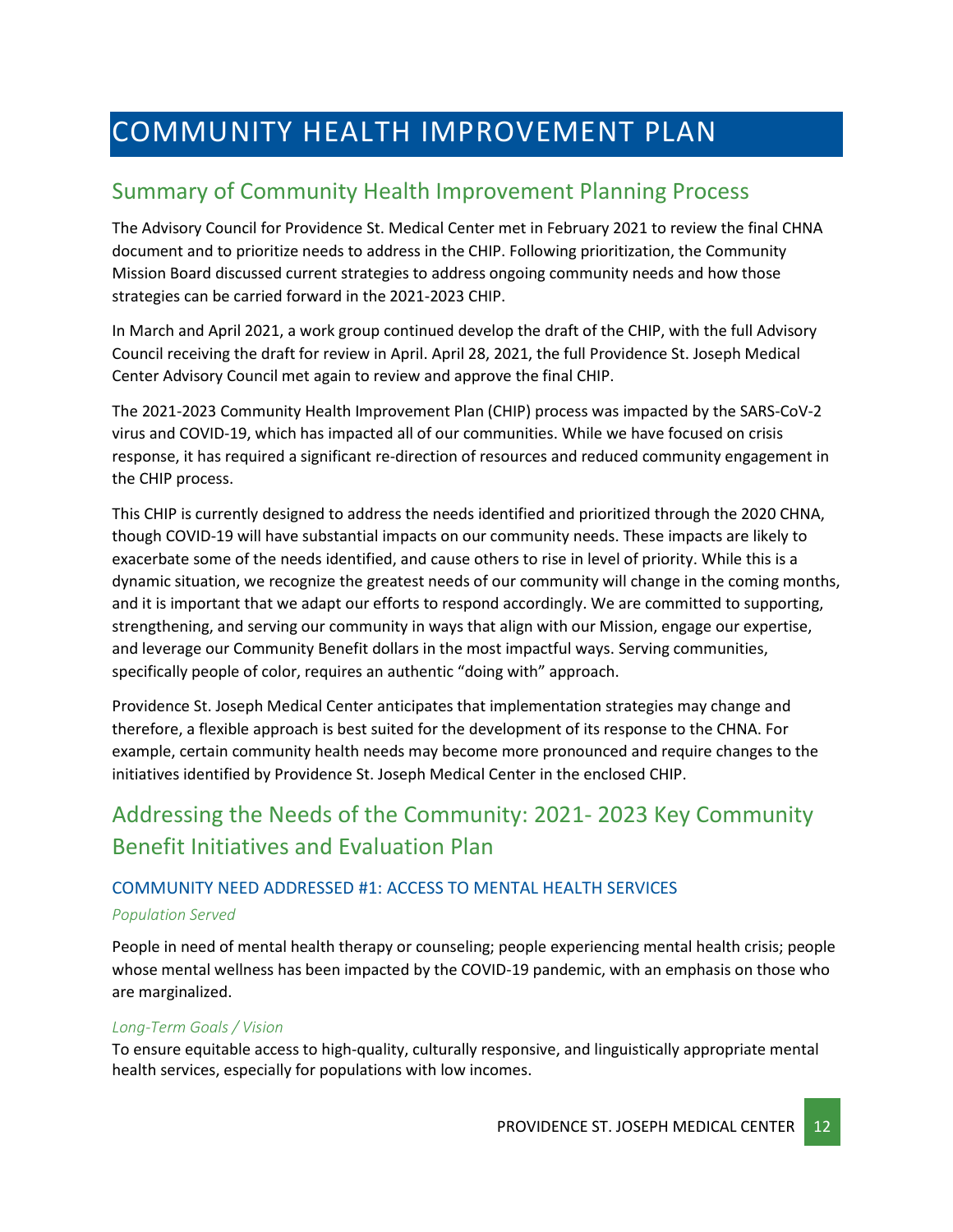An improved workforce of mental health professionals that is representative of the community served and can effectively and compassionately respond to the community's mental health and substance use needs.

| <b>Strategy</b>                                                   | <b>Population Served</b>                                   | <b>Strategy Measure</b>                                                                                                             | <b>Baseline</b>                                                                                                                                                             | 2023 Target                                                                                                                                                                                     |
|-------------------------------------------------------------------|------------------------------------------------------------|-------------------------------------------------------------------------------------------------------------------------------------|-----------------------------------------------------------------------------------------------------------------------------------------------------------------------------|-------------------------------------------------------------------------------------------------------------------------------------------------------------------------------------------------|
| 1. Integrated<br>mental health<br>care in primary<br>care setting | People in need of<br>mental health<br>services             | # of patients<br>served<br># PMG MT<br>patients with<br>depression<br>treatment<br>response in 12<br>months                         | 2020: 255 patients                                                                                                                                                          | 300 patients                                                                                                                                                                                    |
| 2. Increase<br>inpatient<br>treatment<br>access                   | Adults and youth<br>in need of acute<br>mental health care | # of patients<br>served at<br>Providence St.<br>Patrick Hospital<br>Neurobehavioral<br>Inpatient unit<br>Wait time for<br>placement | 2020:<br>587 adults<br>89 adolescents*<br>*New unit opened on<br>8/31/20<br>2020 decision to<br>admit <4 hours:<br>95.5%<br>2020 ED arrival to<br>depart <4 hours:<br>21.5% | 2023:<br>850 adults<br>360 adolescents<br>2023 Decision<br>to admit <4<br>hours: 97%<br>2023 ED arrival<br>to depart <4<br>hours: 30%<br>Establish<br>standardized<br>workflow for<br>placement |
| 3. Trauma-<br>informed care<br>for rural youth                    | Rural youth                                                | # of patients<br>screened                                                                                                           | 384 children and<br>teens screened in<br>2018-2020 CHIP                                                                                                                     | 4% increase in<br>children and<br>teens screened                                                                                                                                                |
| 4. Improve crisis<br>mental health<br>response                    | Adult and youth<br>experiencing<br>mental health<br>crisis | # MHP evaluations<br>provided in ED<br>Assess with<br>community<br>partners gaps in<br>crisis mental<br>health services             | # MHP evaluations<br>in ED 2020: 227                                                                                                                                        | 1% reduction in<br># crisis mental<br>health<br>encounters                                                                                                                                      |

*Table 2. Strategies and Strategy Measures for Addressing Access to Mental Health Services*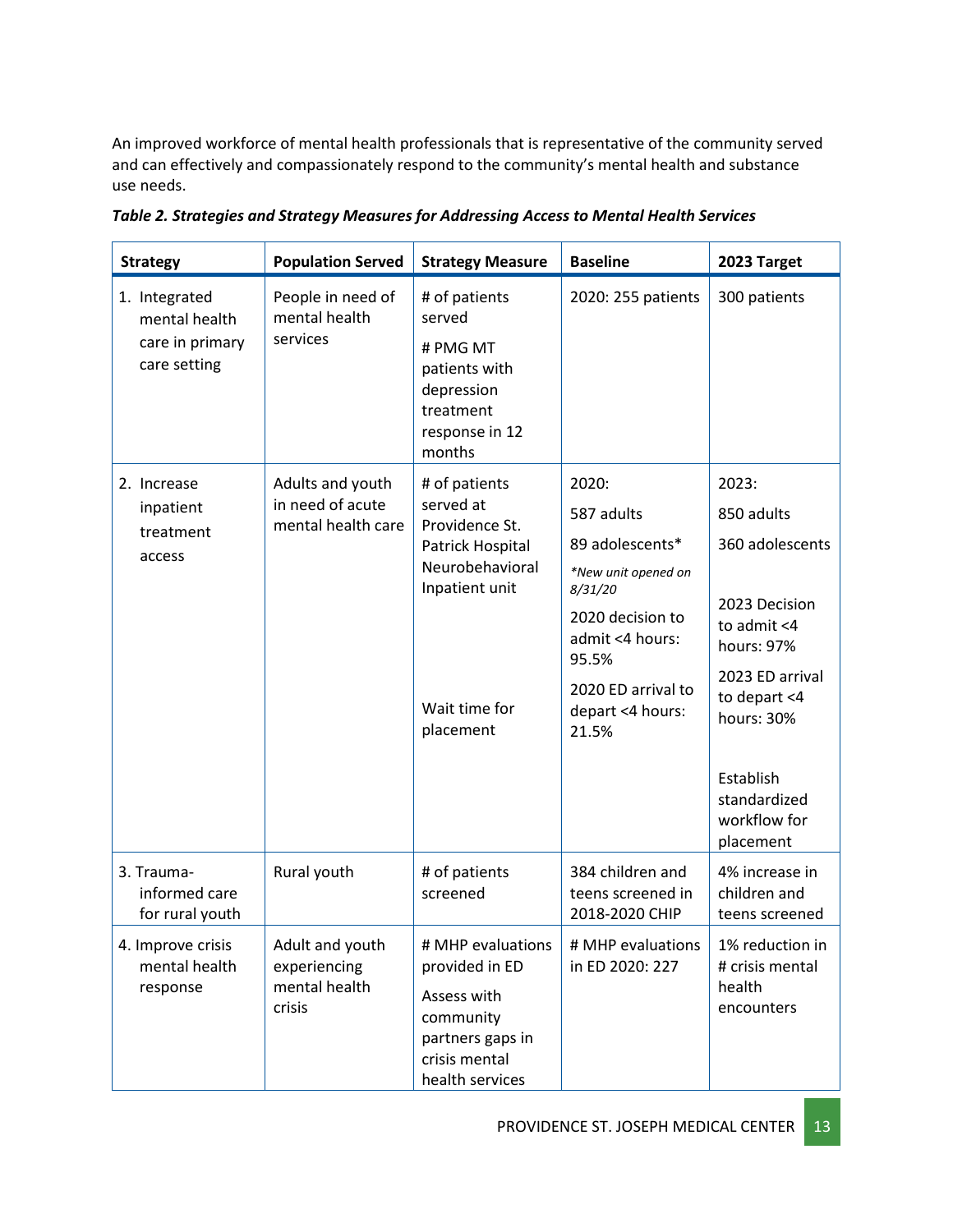| 5. Increased<br>regional<br>coordination for<br>acute mental<br>health services                                  | Adults and youth<br>in need of acute<br>mental health care                                                                                      | Mental health<br>admissions from<br>Lake County to<br>Providence St.<br>Patrick Hospital<br>Wait time for<br>placement                                                                                | 2020:<br>18 adults<br>14 adolescents                                                                          | 2023:<br>30 adults<br>30 adolescents                                                                                                                                                 |
|------------------------------------------------------------------------------------------------------------------|-------------------------------------------------------------------------------------------------------------------------------------------------|-------------------------------------------------------------------------------------------------------------------------------------------------------------------------------------------------------|---------------------------------------------------------------------------------------------------------------|--------------------------------------------------------------------------------------------------------------------------------------------------------------------------------------|
| 6. Montana Service<br>Area Health<br>Disparity<br>Intervention in<br>support of<br>Native American<br>population | Patients who<br>identify as Native<br>American and who<br>need resources<br>and treatment for<br>mental health and<br>substance use<br>disorder | <b>Implicit Bias</b><br>training<br>completed by core<br>leaders and<br>providers<br>Decreased<br>Avoidable ED Use<br>(AED) for Mental<br>Health and<br>Substance Use<br>Disorder diagnosis<br>groups | 2020: 0%<br>2019:<br>212 AED visits for<br>Mental Health and<br>Substance Use<br>Disorder diagnosis<br>groups | Completion rate<br>of at least 50%<br>by core leaders<br>and providers<br>2% reduction in<br><b>AED for Mental</b><br>Health and<br>Substance Use<br>Disorder<br>diagnosis<br>groups |

*Evidence Based Sources*

[Behavioral health primary care integration](https://www.countyhealthrankings.org/take-action-to-improve-health/what-works-for-health/strategies/behavioral-health-primary-care-integration)

[Trauma-informed health care](https://www.countyhealthrankings.org/take-action-to-improve-health/what-works-for-health/strategies/trauma-informed-health-care)

[Culturally adapted health care](https://www.countyhealthrankings.org/take-action-to-improve-health/what-works-for-health/strategies/culturally-adapted-health-care)

[Behavioral Health Services for American Indians and Alaska Natives: For Behavioral Health Service](https://www.ncbi.nlm.nih.gov/books/NBK539586/)  [Providers, Administrators, and Supervisors](https://www.ncbi.nlm.nih.gov/books/NBK539586/)

#### *Resource Commitment*

Providence Montana is committed to investing in serving the mental health needs of our communities. Providence St. Joseph Medical Center is committed to collaborating with community partners to support the mental health needs of residents of Lake County.

#### *Key Community Partners*

[Behavioral Health Alliance of Montana](https://montanabehavioralhealth.org/)

[Confederated Salish and Kootenai Tribes Behavioral Health](https://www.cskthealth.org/index.php/services/behavioral-health)

[Western Montana Mental Health Center](https://www.wmmhc.org/)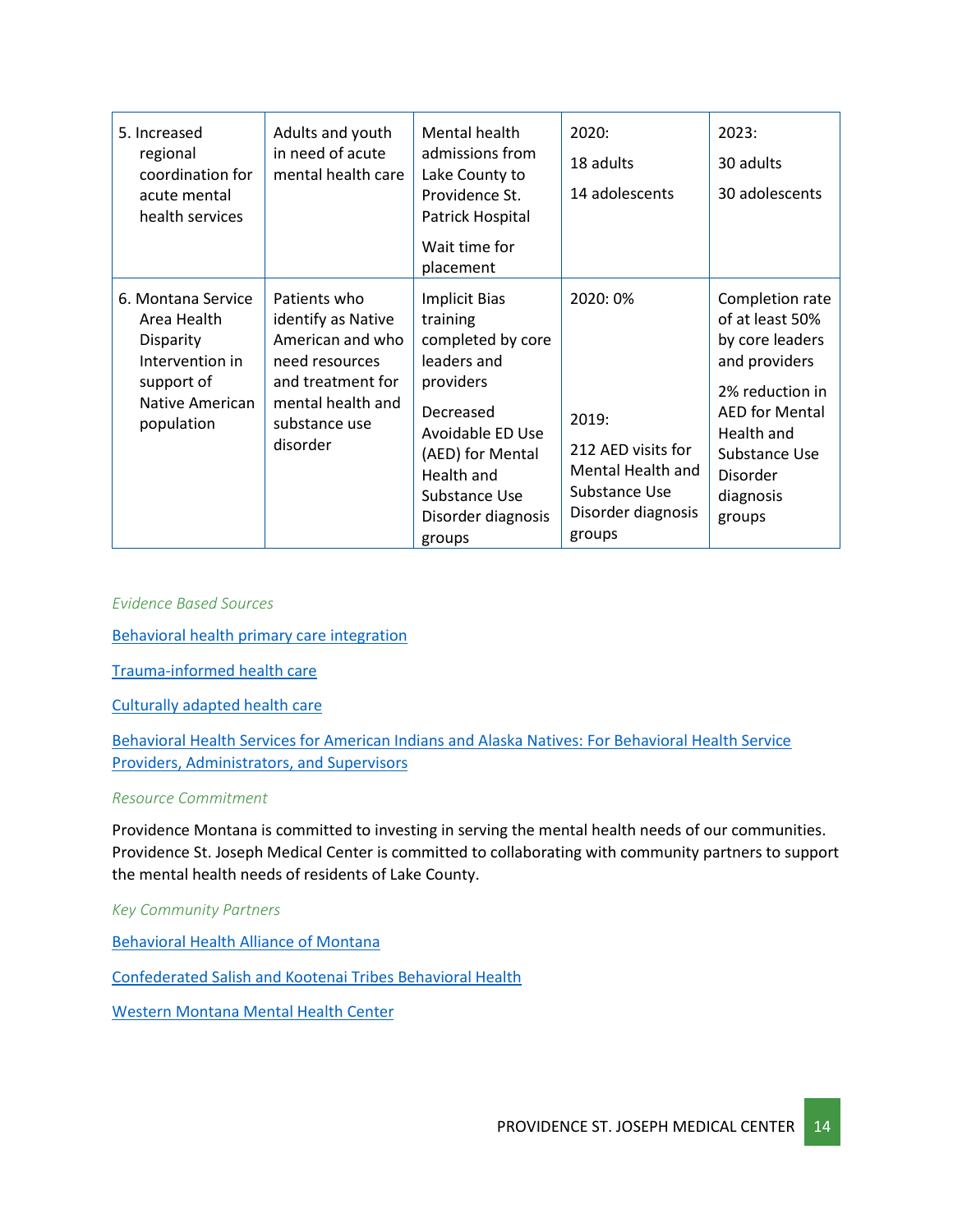### COMMUNITY NEED ADDRESSED #2: ACCESS TO SUBSTANCE USE DISORDER TREATMENT

### *Population Served*

Patients with a substance use disorder; people seeking substance use disorder treatment.

### *Long-Term Goal / Vision*

To reduce substance use disorders and related health conditions through evidence-based prevention, treatment and recovery support services.

| <b>Strategy</b>                                                | Population<br><b>Served</b>                                          | <b>Strategy Measure</b>                                                             | <b>Baseline</b>                                                                                                                                  | 2023 Target                                                                                                                            |
|----------------------------------------------------------------|----------------------------------------------------------------------|-------------------------------------------------------------------------------------|--------------------------------------------------------------------------------------------------------------------------------------------------|----------------------------------------------------------------------------------------------------------------------------------------|
| 1. IMAT (Integrated<br>Medication-<br>Assisted<br>Treatment)   | People with<br>alcohol and/or<br>opioid substance<br>abuse disorders | # of patients<br>served<br>Substance use<br>disorder as<br>percent of<br>population | 170 patients<br>served in 2018-<br><b>2020 CHIP</b><br>2020: 10% Lake<br>County (any<br>substance)                                               | Average of 60<br>patients per<br>year served<br>9% substance<br>use disorder                                                           |
| 2. Bridge to Hope                                              | Drug-affected<br>newborns and<br>their caregivers                    | # of patients<br>served                                                             | Average of 40<br>infants per year<br>born with<br>neonatal<br>abstinence<br>syndrome; all<br>mothers offered<br><b>Bridge to Hope</b><br>support | All mothers<br>with infants<br>born with NAS<br>participate in<br><b>Bridge to Hope</b><br>Virtual support<br>available to<br>patients |
| 3. Improved access<br>to chemical<br>dependency<br>evaluations | People with<br>substance use<br>disorder                             | # of patients<br>receiving chemical<br>dependency<br>evaluations                    | PMG MT St.<br>Joseph Medical<br>Clinic chemical<br>dependency<br>evaluations<br>average of 73 per<br>since 2017                                  | Average of 80<br>CD evaluations<br>per year                                                                                            |
|                                                                |                                                                      | # ED encounters<br>for substance use                                                | 2019:98<br>avoidable ED<br>encounters for<br>substance use<br>disorders                                                                          | 1% reduction in<br>#ED<br>encounters for<br>substance use                                                                              |

|  |  |  | Table 3. Strategies and Strategy Measures for Addressing Access to Substance Use Disorder Treatment |
|--|--|--|-----------------------------------------------------------------------------------------------------|
|--|--|--|-----------------------------------------------------------------------------------------------------|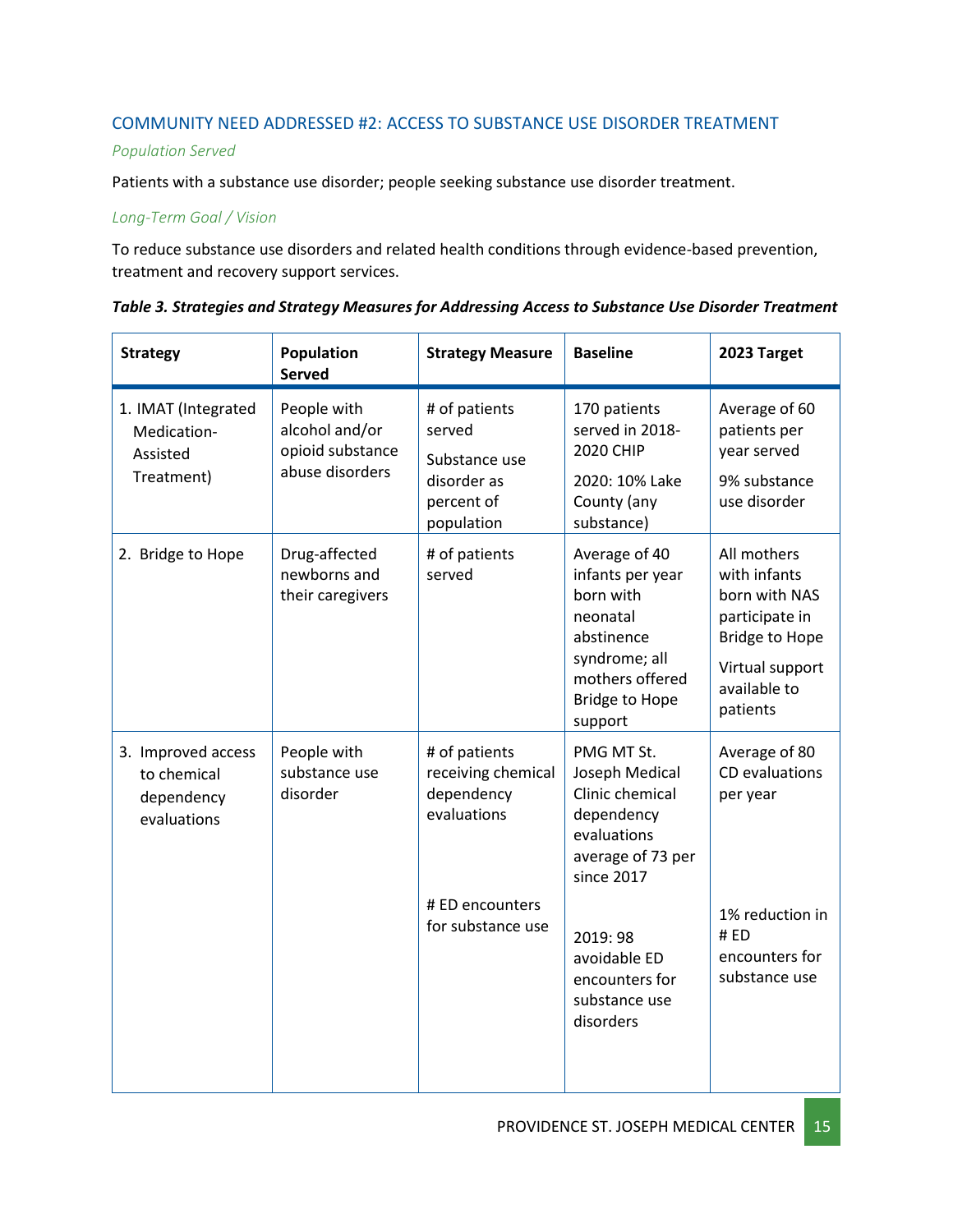| 4. Collaborate with<br>community-<br>based<br>organizations to<br>increase access<br>to peer support<br>services        | People with<br>substance use<br>disorder                                                                                                           | # organizations<br>offering peer<br>support services                                                                               | Peer support<br>services not<br>available in Lake<br>County as of 2021    | Peer support<br>available in<br>Lake County                       |
|-------------------------------------------------------------------------------------------------------------------------|----------------------------------------------------------------------------------------------------------------------------------------------------|------------------------------------------------------------------------------------------------------------------------------------|---------------------------------------------------------------------------|-------------------------------------------------------------------|
| 5. Montana Service<br>Area Health<br><b>Disparity</b><br>Intervention in<br>support of Native<br>American<br>population | Patients who<br>identify as Native<br>American and<br>who need<br>resources and<br>treatment for<br>mental health and<br>substance use<br>disorder | Substance use<br>disorder rate per<br>1,000 for Native<br>Alaskan/American<br>Indian<br>Increase IMAT-<br>trained PMG<br>providers | 2020: 169<br>2020: 4 IMAT-<br>trained PMG<br>providers in<br>Polson/Ronan | 130<br>2023: 6 IMAT-<br>trained<br>providers on<br>staff with PMG |

#### *Evidence Based Sources*

[Medication-assisted treatment access enhancement initiatives](https://www.countyhealthrankings.org/take-action-to-improve-health/what-works-for-health/strategies/medication-assisted-treatment-access-enhancement-initiatives)

[Behavioral Health Services for American Indians and Alaska Natives: For Behavioral Health Service](https://www.ncbi.nlm.nih.gov/books/NBK539586/)  [Providers, Administrators, and Supervisors](https://www.ncbi.nlm.nih.gov/books/NBK539586/)

#### *Resource Commitment*

Providence St. Patrick Hospital is committed to providing for the treatment needs of patients through supporting staff to obtain IMAT training and waivers. In support of our Native American population, Providence St. Patrick Hospital will develop a culturally-competent and responsive workforce.

### *Key Community Partners*

[Behavioral Health Alliance of Montana](https://montanabehavioralhealth.org/)

[Open Aid Alliance](https://www.openaidalliance.org/)

[Western Montana Mental Health Center](https://www.wmmhc.org/)

### COMMUNITY NEED ADDRESSED #3: SAFE AND AFFORDABLE HOUSING

#### *Population Served*

People experiencing housing instability and at risk of homelessness; people with low incomes experiencing housing instability.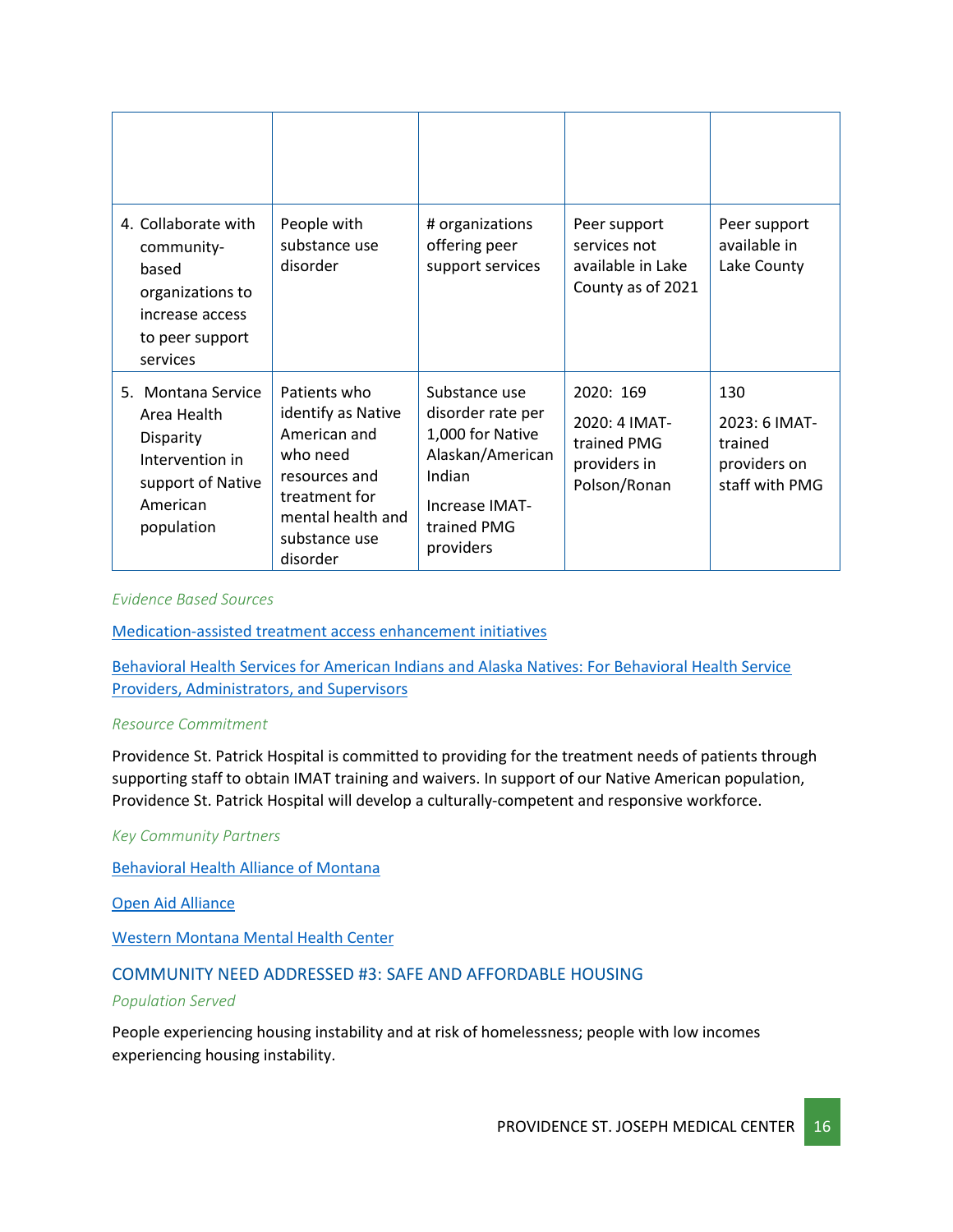### *Long-Term Goals / Vision*

To end homelessness by reaching functional zero, which means that the system will not have more individuals enter than exit from the homelessness system at any given time.

A sufficient supply of safe, affordable housing units to ensure that all people in the community have access to a healthy place to live that meets their needs.

A reduction in housing cost burden in the community based on increased affordable housing options and increased economic opportunities.

| <b>Strategy</b>                                                                                                        | Population<br><b>Served</b>                                                                                     | <b>Strategy Measure</b>                                                                                               | <b>Baseline</b>                                                          | 2023 Target                                                                           |
|------------------------------------------------------------------------------------------------------------------------|-----------------------------------------------------------------------------------------------------------------|-----------------------------------------------------------------------------------------------------------------------|--------------------------------------------------------------------------|---------------------------------------------------------------------------------------|
| 1. Collaborate with<br><b>SKC Tribal Housing</b><br>Authority and COC<br>representative to<br>assess community<br>need | Tribal and non-<br>tribal residents of<br>Lake County<br>experiencing<br>unstable or<br>unaffordable<br>housing | Severe cost<br>burden for<br>housing                                                                                  | 14.2% (2013-<br>2017 ACS)                                                | 13.5%                                                                                 |
| 2. Collaborate with<br>Continuum of Care<br>representative to<br>assess housing                                        | Tribal and non-<br>tribal residents of<br>Lake County<br>experiencing                                           | # patients<br>reporting housing<br>concerns in SDOH<br>screening                                                      | 2020: 3.32%                                                              | Maintain<br>baseline of<br>3.32%                                                      |
| support resources                                                                                                      | homelessness or<br>unstable housing                                                                             | # ED patient<br>encounters of<br>people registered<br>as homeless or<br>unstably housed                               | 2019: 7<br>individuals                                                   | Functional zero<br>homeless rate<br>in Lake County                                    |
|                                                                                                                        |                                                                                                                 | <b>HUD Point in Time</b><br>Count                                                                                     |                                                                          |                                                                                       |
|                                                                                                                        |                                                                                                                 | # people served<br>via Montana Legal<br><b>Services</b><br>Association<br>Montana Eviction<br>Intervention<br>Project | 5 people served<br>October 2020-<br>December 2020                        | Continued<br>legal assistance<br>for people<br>experiencing<br>housing<br>instability |
| 3. 3. Explore<br>collaboration with<br>Providence<br><b>Supportive Housing</b>                                         | People with<br>barriers to<br>obtaining or<br>maintaining<br>housing                                            | Discussion with<br>Providence<br>Supportive<br>Housing about                                                          | Providence<br>Montana<br>executive team<br>has scheduled<br>presentation | TBD based on<br>upcoming<br>discussions,<br>assessments                               |

*Table 4. Strategies and Strategy Measures for Addressing Safe and Affordable Housing*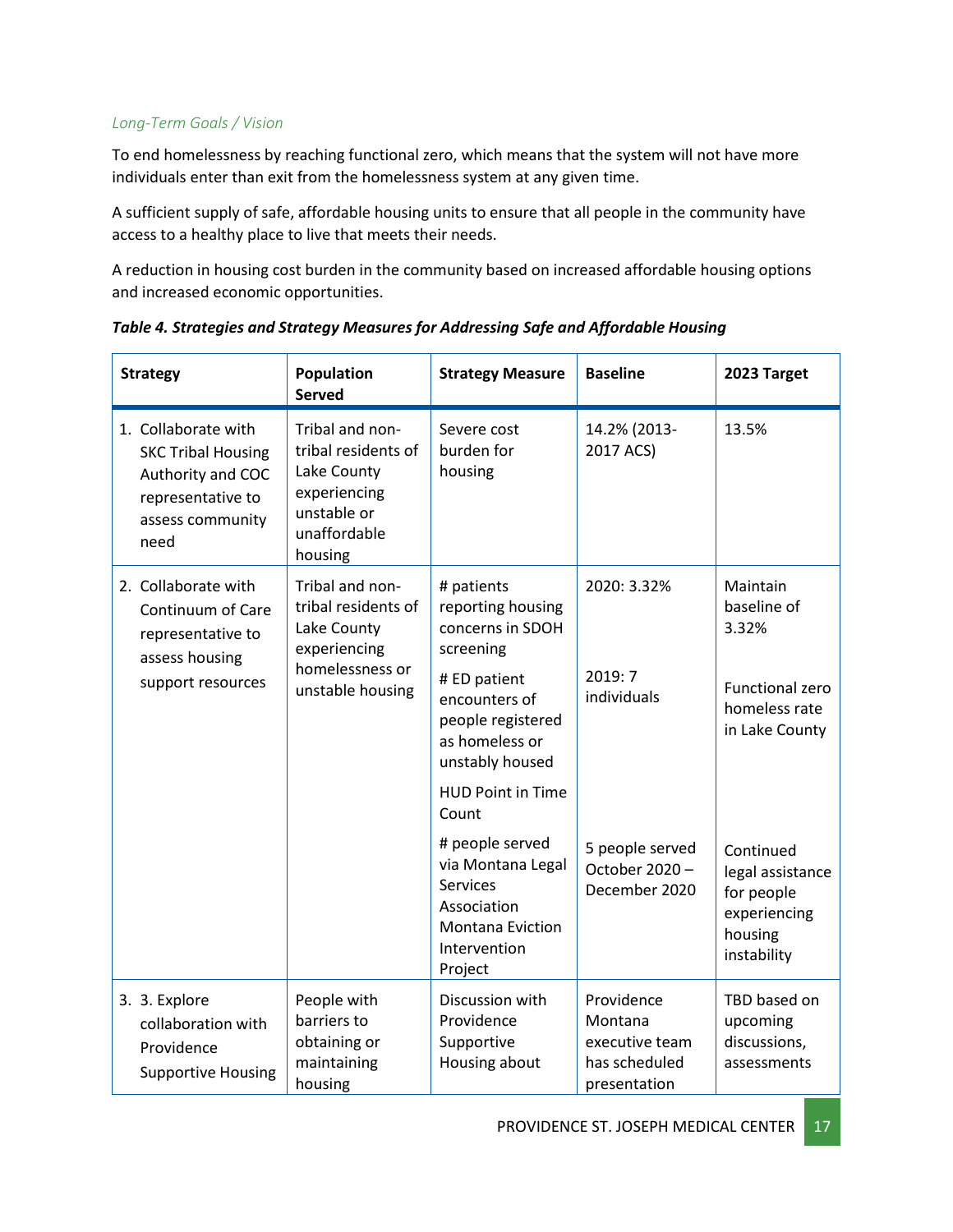| and Community<br>Solutions Built for<br>Zero | potential<br>collaboration                                                                                                          | with Providence<br>Supportive<br>Housing                                              |  |
|----------------------------------------------|-------------------------------------------------------------------------------------------------------------------------------------|---------------------------------------------------------------------------------------|--|
|                                              | Discuss potential<br>collaboration for<br>balance of state<br>Continuum of<br>Care with<br>Community<br>Solutions Built for<br>Zero | Assessment of<br>viability of Built<br>for Zero for<br>statewide COC to<br>be planned |  |

*Evidence Based Sources*

[Legal support for tenants in eviction proceedings](https://www.countyhealthrankings.org/take-action-to-improve-health/what-works-for-health/strategies/legal-support-for-tenants-in-eviction-proceedings)

[Service-enriched housing](https://www.countyhealthrankings.org/take-action-to-improve-health/what-works-for-health/strategies/service-enriched-housing)

#### *Resource Commitment*

Providence recognizes the vital intersection between [health care and housing](https://www.providence.org/lp/housing-is-health) and believe both are basic [human rights.](http://future.psjhealth.org/health-is-a-human-right) Providence Montana is committed to collaborating with community partners working in support of safe and affordable housing.

*Key Community Partners*

[Community Solutions Built for Zero](https://community.solutions/)

[Providence Supportive Housing](https://www.providencesupportivehousing.org/)

[Ronan Housing Authority](https://www.lakecountyhousing.org/)

[Salish and Kootenai Housing Authority](https://skha.org/)

### <span id="page-17-0"></span>Other Community Benefit Programs

### *Table 5. Other Community Benefit Programs in Response to Community Needs*

| <b>Initiative (Community</b><br><b>Need Addressed)</b> | <b>Program Name</b>          | <b>Description</b>                                                                                                                         | <b>Population Served</b><br>(Low Income,<br><b>Vulnerable or Broader</b><br>Community) |
|--------------------------------------------------------|------------------------------|--------------------------------------------------------------------------------------------------------------------------------------------|----------------------------------------------------------------------------------------|
| Health-harming<br>civil legal needs                    | Medical-Legal<br>Partnership | Partnership between<br>Providence Montana<br>and Montana Legal<br><b>Services Association;</b><br>Providence staff can<br>directly to MLSA | Low income,<br>vulnerable                                                              |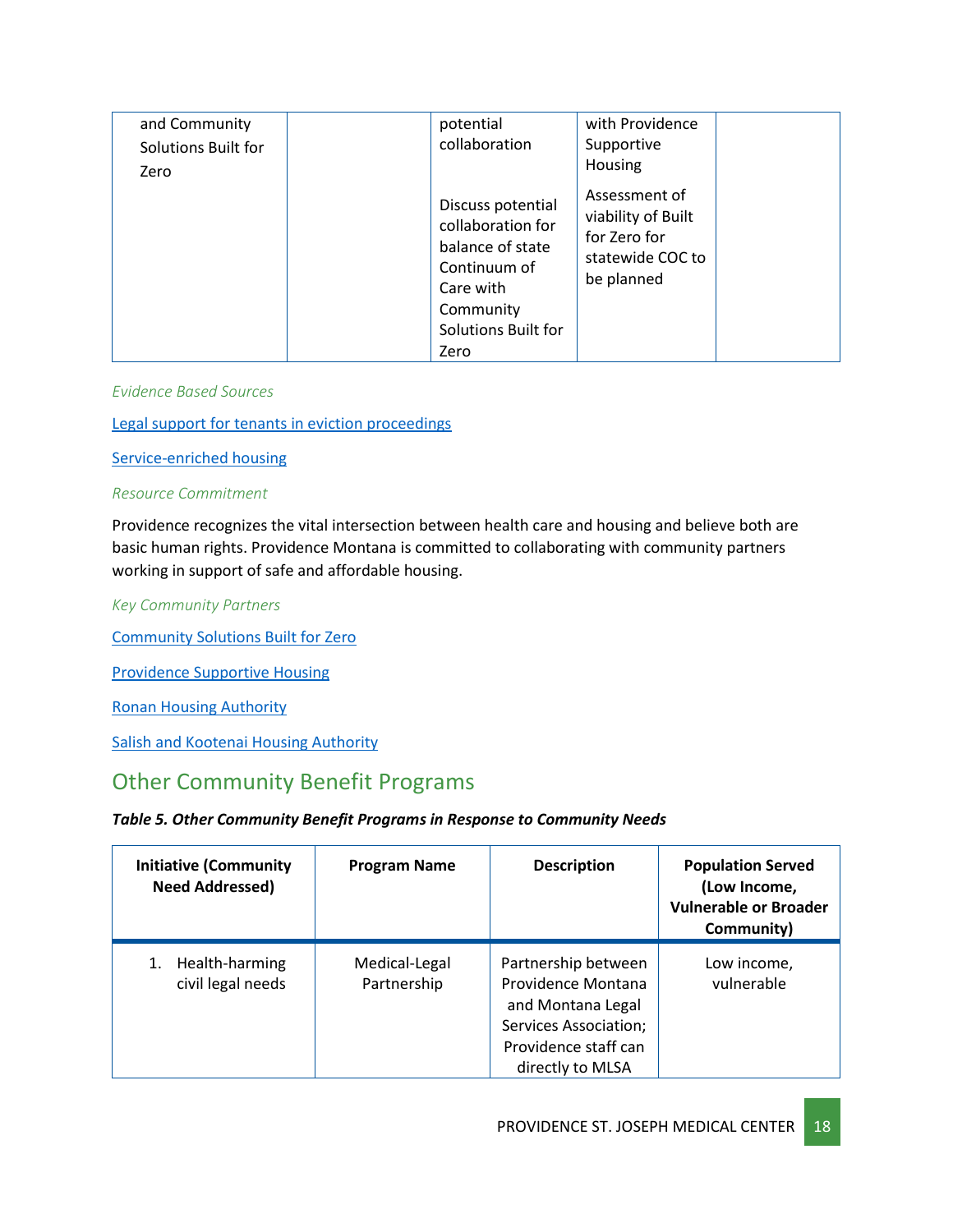|                                                       |                                         | attorney for civil-<br>legal intervention                                                                                                                                            |                                                 |
|-------------------------------------------------------|-----------------------------------------|--------------------------------------------------------------------------------------------------------------------------------------------------------------------------------------|-------------------------------------------------|
| 2. Childhood obesity                                  | <b>CATCH</b>                            | Evidence-based<br>wellness curriculum<br>for school-aged<br>children                                                                                                                 | Low income,<br>vulnerable, broader<br>community |
| 3.<br>Access to care                                  | <b>Medication Assistance</b><br>Program | Assistance for<br>patients to obtain<br>medications they<br>would not otherwise<br>be able to afford                                                                                 | Low income,<br>vulnerable                       |
| Food insecurity,<br>4.<br>obesity, chronic<br>disease | <b>Prescription Produce</b>             | <b>Medical providers</b><br>can "prescribe" fresh,<br>local produce to<br>patients experiencing<br>chronic disease;<br>patients are provided<br>with vouchers to<br>purchase produce | Low income,<br>vulnerable                       |
| Youth mental<br>5.<br>health                          | Work2BeWell                             | Empowers teens to<br>thrive through access<br>to mental health<br>resources, authentic<br>connections with<br>peers and educators<br>and digital platforms<br>for resiliency         | Low income,<br>vulnerable, broader<br>community |